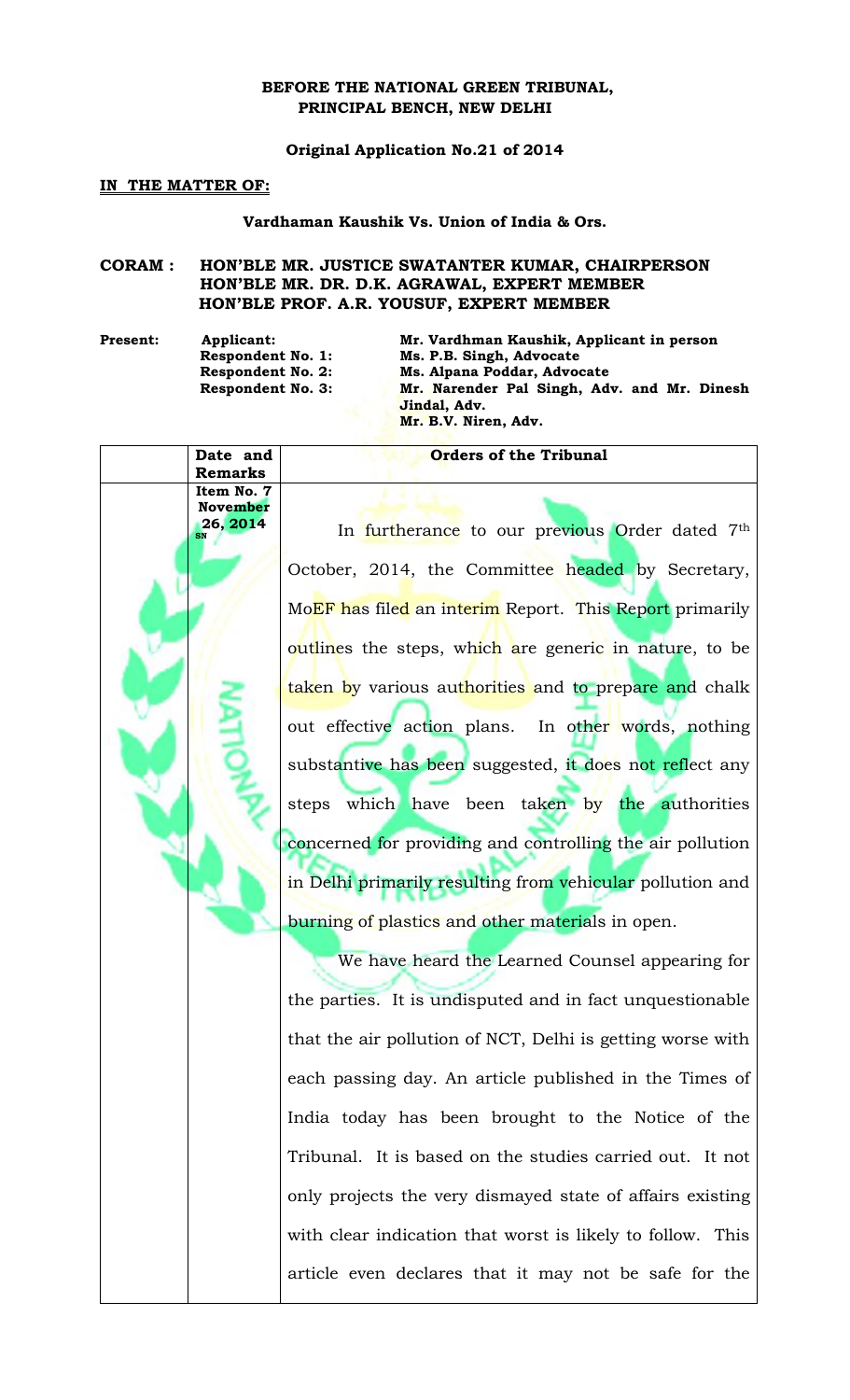residents of Delhi to go out for morning arising to heavy pollutants present in the air. It is primarily carbon and particulate matters which are injurious to human health, particularly to lungs and ENT diseases. The time is more than right at this stage, when mere consideration of these issues at different levels, could not resolve the issue and no one would help in controlling the increasing air pollution in Delhi. It is a constitutional and statutory duty of all the authorities and Ministries to provide clean air to the people to breathe. It is their fundamental right and it cannot be subjected to limitation of the state of any kind and be permitted to loose sight in the realm of planning and anticipated actions.

The Committee has suggested that it would need further time of few months to prepare an Action Plan. Let that Report be submitted to the Tribunal at the earliest.

In the meanwhile, we issue the following directions:

1. All vehicles, diesel or petrol, which are more than 15 years old shall not be permitted to ply on the roads and wherever such vehicles of this age are noticed, the concerned authorities shall take appropriate steps in accordance with law including seizure of the vehicles in accordance with the provisions of the Motor Vehicle Act, 1988.

2. The vehicles which are more than 15 years old, will not be permitted to be parked in any public area and they shall be towed away and challaned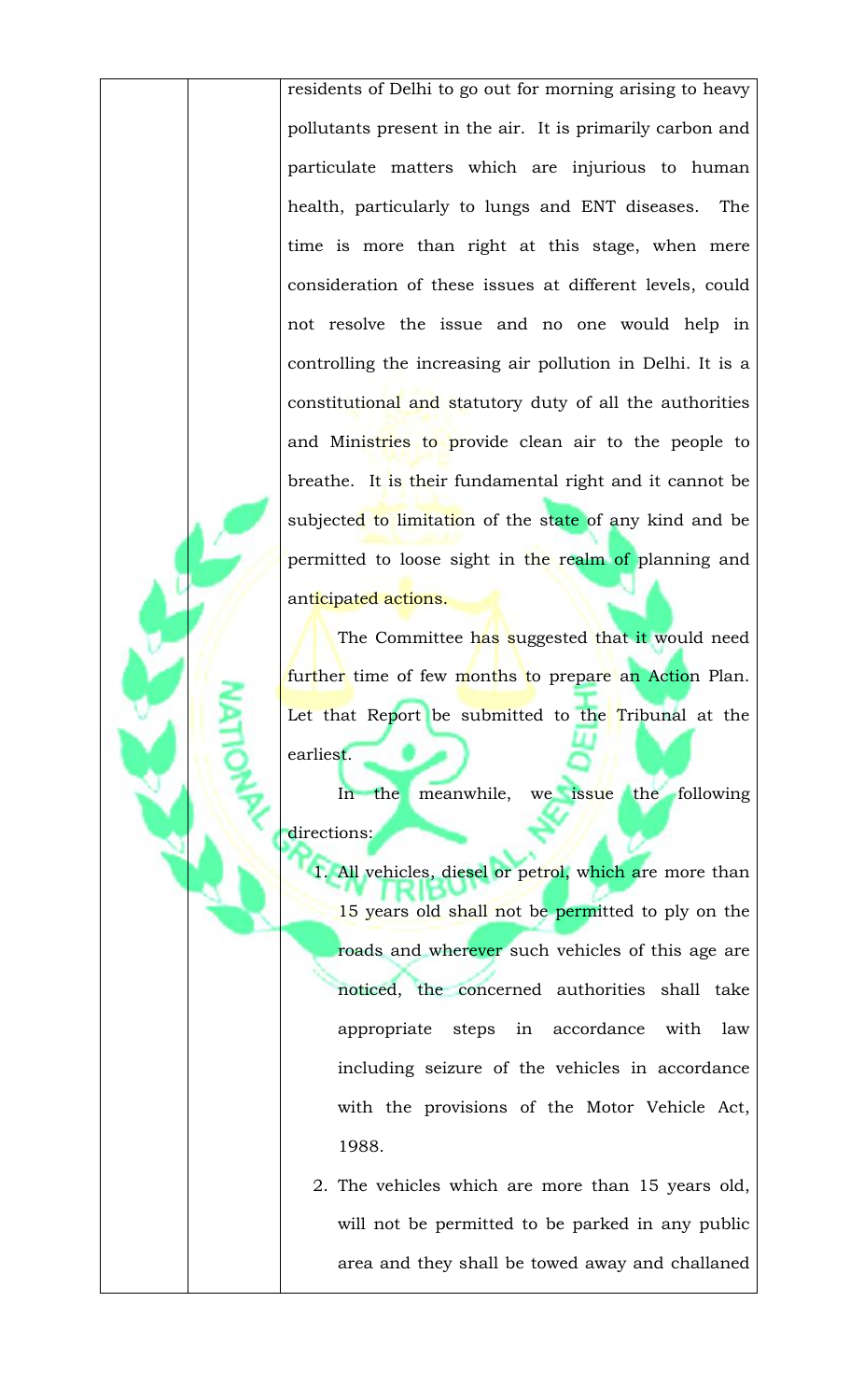by the police in accordance with law.

This direction would be applicable to all vehicles without exception i.e. two wheelers, three wheelers, four wheelers, light vehicles and heavy vehicles irrespective of whether commercial or otherwise.

- 3. It has been brought to our notice that a bypass has been provided to the traffic coming from Chandigarh side to Uttar Pradesh, but there is no bypass to Delhi as far as Rajasthan and all the States falling in this route to Bombay are concerned. Let all the Respondents including MoEF, Ministry of Transport, DPCC and the Central Pollution Control Board indentify the route which should be provided to bypass Delhi main city for going to this road as felt.
- 4. No person shall be permitted to burn plastic or any other material in the open. If any person is found to be burning plastic or any other material including tree leaves in the open, he would be liable to be proceeded against in accordance with law and the Police, DPCC and NCT, Delhi shall take immediate steps to ensure that such activity is stopped forthwith.

Any person would have the right to approach this Tribunal, the Police station, the DPCC and/or any other competent authority to make a grievance in regard to such unauthorised and illegal burning resulting in air pollution.

5. We direct NCT, Delhi and DPCC to create a web portal where any person aggrieved can take the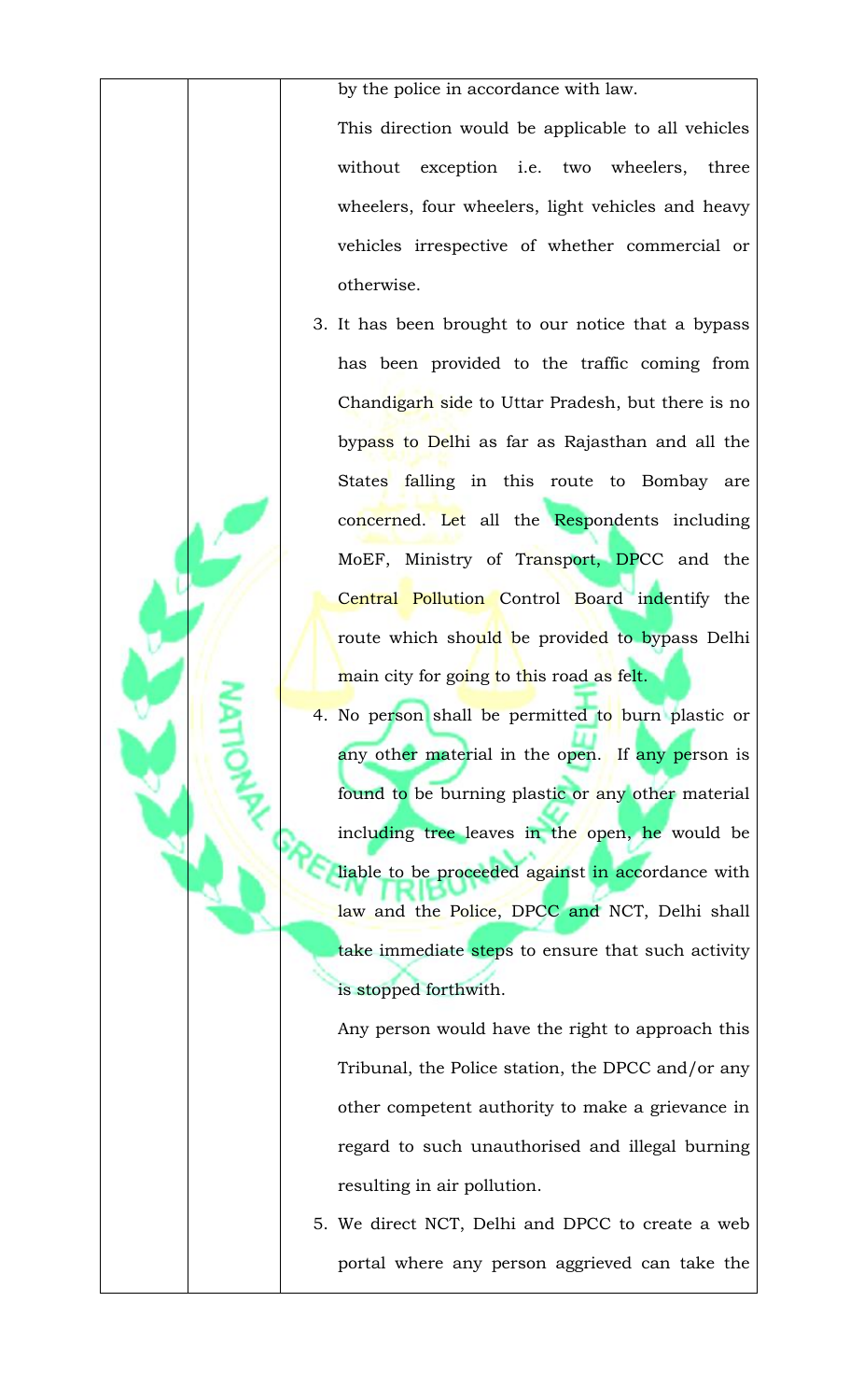photographs and upload the same with details of location etc. bringing it to the notice of these authorities.

- 6. All these authorities are hereby directed to create a special force to enforce this direction and ensure its compliance.
- 7. The Commissioner of Police of Delhi, NCT of Delhi, Municipal Authorities and DPCC shall ensure that tarred roads for regular traffic are not permitted to be used for parking thus causing avoidable congestion of traffic.

Once there is a congestion of traffic and vehicles are forced to keep their engines on for considerable long period, it results in extra emissions causing serious air pollution.

- 8. In all the markets in Delhi, it shall be ensured that there is only one side parking of vehicles and there is sufficient space left for atleast both way carriage and it will be ensured that there is a free flow of traffic and is not unnecessarily obstructed by excessive and unregulated parking on the road. To make it clear, there shall be no parking on the tarred roads of Delhi. All agencies shall ensure compliance.
- 9. Immediate steps will be taken by all the Respondents and concerned authorities to provide cycle tracks in Delhi and efforts should be made to encourage cycling in Delhi.
- 10. All the DTC buses, even if operating on CNG, would be checked by the team to be constituted by the CPCB and DPCC. Whichever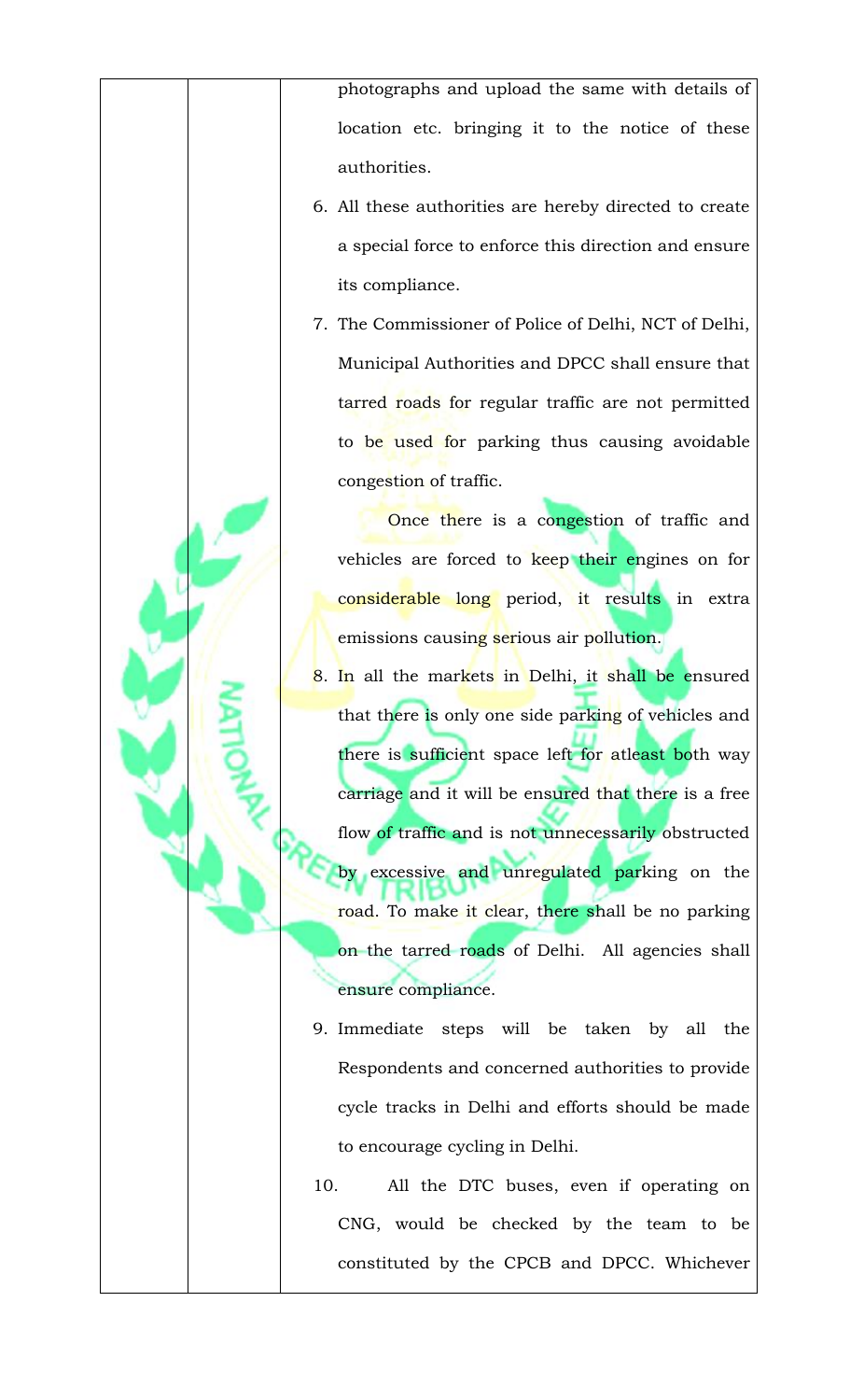bus is found to be emitting in excess of prescribed standards, the same shall not be permitted to ply and the Managing Director, DTC shall be personally responsible for ensuring compliance to the prescribed emission standards by all the DTC vehicles.

11. The concerned authorities particularly the NCT, Delhi and RTO, Delhi shall ensure that the trucks which are otherwise permitted to cross Delhi in accordance with law are not overloaded. When they enter Delhi, there shall be a due check that the vehicles and the trucks in question are not carrying in excess of the prescribed weight and is not exceeding the age afore-directed. Inspection register for all the vehicles shall be maintained by the Police and the RTO jointly at all the entry and exit point of NCT, Delhi.

12. RTO shall not issue/ renew registration of the vehicles or fitness certificate to any vehicle which is more than 15 years old.

We direct the Ministries, NCT of Delhi and DPCC to examine the possibility of installation of air purifiers in all the markets and crowded places or where the traffic load is heavier. Air purifier be installed and Report to the Tribunal be placed on the next date of hearing.

14. Automatic or censor based weigh bridges shall be installed immediately on all the entries and exit point of Delhi. The authorities shall ensure that the vehicles of any kind are not forced to be parked at this point for an unduly long